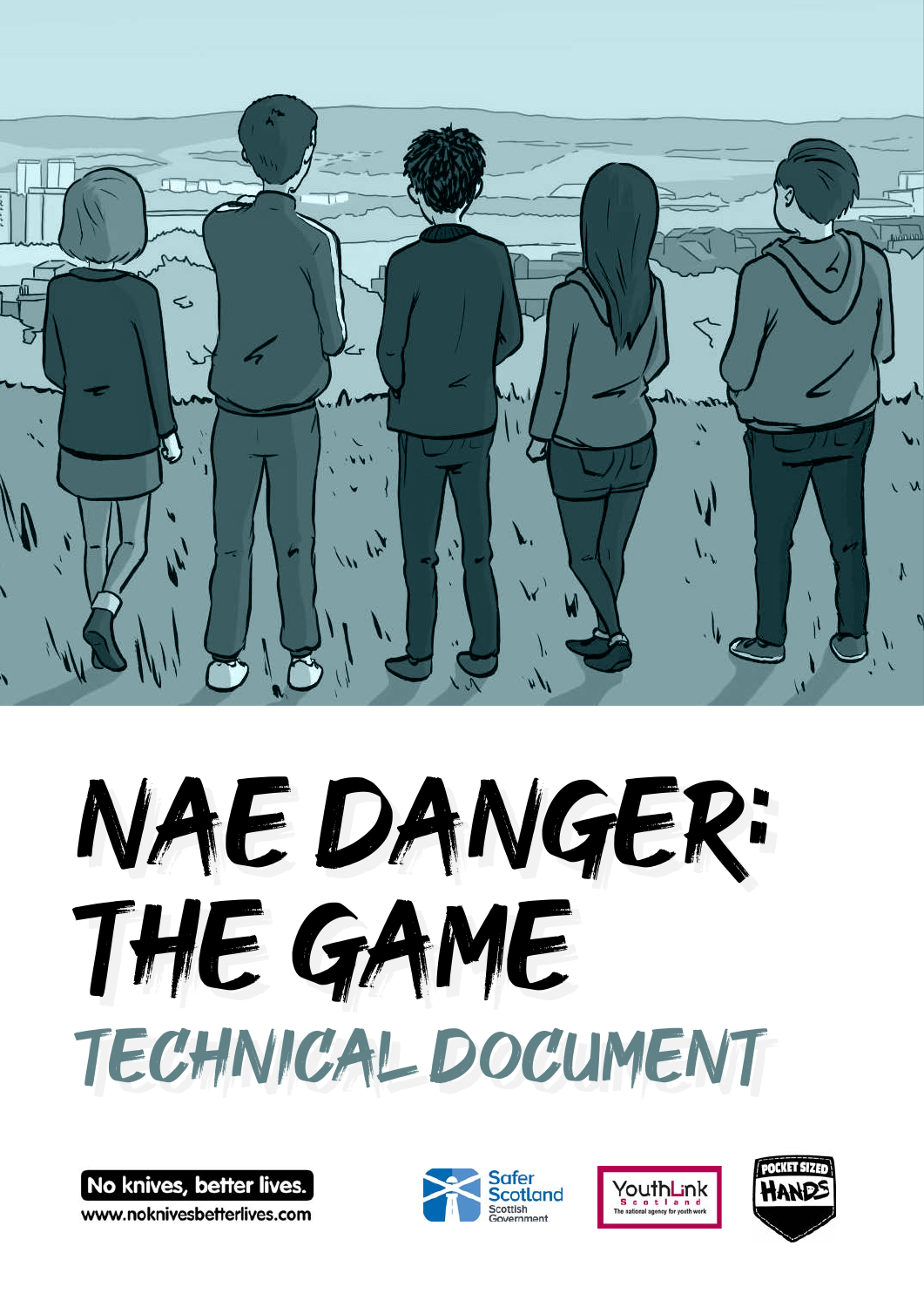## Technical Document

*This document is aimed for technical administrators of School Networks.* 

Nae Danger was developed to allow for multiple users to play along with a story based game using a mobile phone or web browser. There are two applications built which are needed to run the game.

- The desktop application which main game is played on
- The web app acts as a controller for users to play the game (multiple people can join in and play)

There is no installation for the Desktop Application, unzip and play using the exe provided.

The game has been developed using Unity (For the desktop application) and Construct for the web app.

The game works using a Firebase Realtime Database which holds all the game data. The facilitator starts the PC version which connects to the database and then creates an entry on the database that represents a unique game. This game is given a random 4 letter code.

Users wanting to play, go to the web address **<https://nkbl.pocketsizedhands.com/>** and enter the 4 letter Code to access the game.



A gamestate is stored on the database which is monitored by the clients which keeps the game insync. When users submit an answer, this is pushed to the database which can be retrieved by the facilitators PC.

When a game is completed, the game data is deleted from the database and is not stored anywhere else once the game is over.